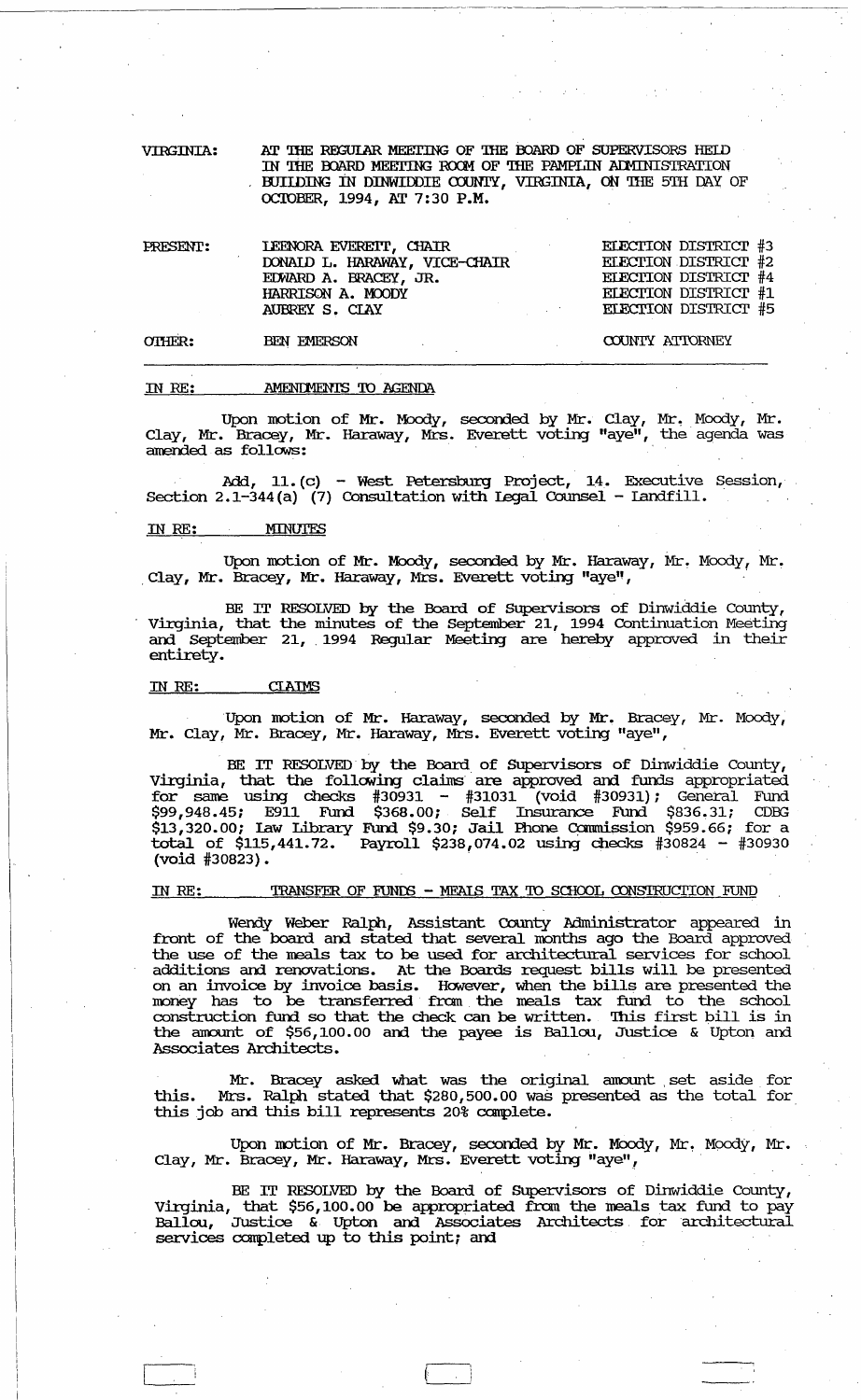$\label{eq:2.1} \frac{1}{\sqrt{2}}\left(\frac{1}{\sqrt{2}}\right)^{2} \left(\frac{1}{\sqrt{2}}\right)^{2} \left(\frac{1}{\sqrt{2}}\right)^{2} \left(\frac{1}{\sqrt{2}}\right)^{2} \left(\frac{1}{\sqrt{2}}\right)^{2} \left(\frac{1}{\sqrt{2}}\right)^{2} \left(\frac{1}{\sqrt{2}}\right)^{2} \left(\frac{1}{\sqrt{2}}\right)^{2} \left(\frac{1}{\sqrt{2}}\right)^{2} \left(\frac{1}{\sqrt{2}}\right)^{2} \left(\frac{1}{\sqrt{2}}\right)^{2} \left(\$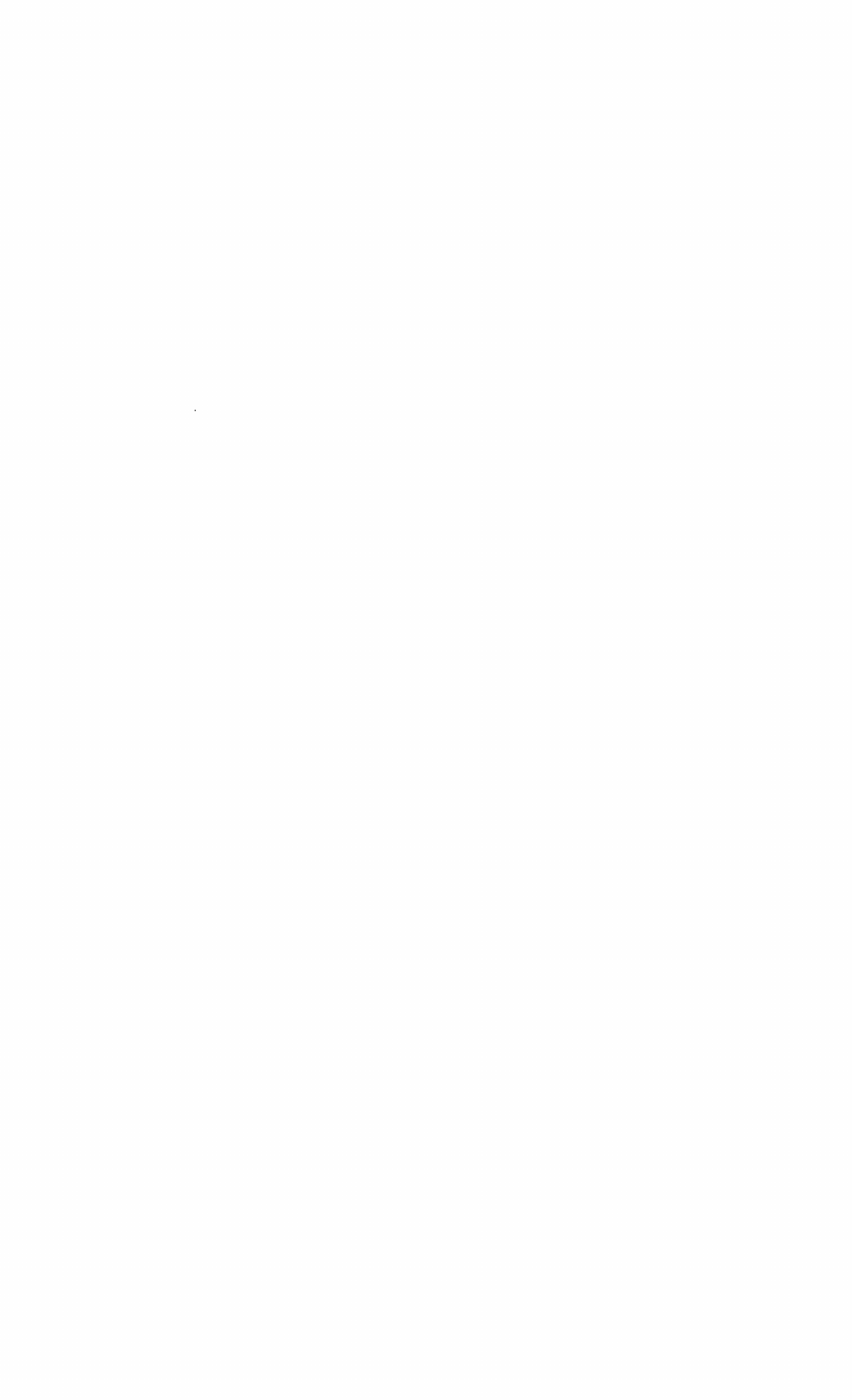BE IT FURTHER RESOLVED by the Board of Supervisors of Dinwiddie<br>County, Virginia that the Treasurer is authorized to transfer \$56,100.00 from the Meals Tax Fund to the School Construction Fund.

Mr. Bracey requested that Dr. Thomas H. Gaul, School Superintendent also sign off on these invoices authorizing them to be paid.

#### RECOGNITION - WPVA "IN SIEP" DRILL TEAM IN RE:

The WPVA "In Step" Drill Team qualified to compete in the<br>National Drill-A-Rama competition that was held in Chicago, Illinois on<br>August 9, 1994 and placed second in their division and fourth overall out of 75 teams. The following were presented with certificates of recognition for their achievements:

> Timere Chatman Chameeka Crocker Giana Forbes Gigia Forbes Teaira Grandison Tasha Hinton Demetria Jones LaTasha Manson Alvin Nicholas Yannette Nicholas Teknika Reeves Reggie Smith Pathia Taylor Shawanna Thomas Larry Tucker Raphael Tucker Gary L. McCray, Team Sergeant Regina Grandison, Team Director

#### IN RE: CITIZEN COMMENTS

+tract

1. Ann Robertson, 15116 First Street, DeWitt, VA appeared before the board and stated that she was speaking in relation to the proposed Propane Gas tank that was under consideration. During a public hearing she would like

Charles P. Johnson, 16716 Hamilton Arms Road, DeWitt, VA  $2.$ submitted to the Board another petition that states that the residents of<br>Dinwiddie County oppose the Bulk Propane Facility that is under<br>consideration of the Board. The total number of signatures comes to 282.

#### NAMOZINE VOLUNIEER FIRE DEPARIMENT - LADDER TRUCK EXPENSES IN RE:

Bruce Archer, Namozine Volunteer Fire Department Fire Chief, came<br>before the board and presented an itemized bill for ladder truck expenses. Which consists of the following:

| 252.56<br>Powers Auto (paint removal products)<br>111.17<br>Top Auto Parts (masking tape, paint brushes,<br>can of aluminum paint)<br>47.98<br>American LaFrance (door, fender, and headlight<br>& taillight gaskets)<br>470.01<br>American LaFrance (scotchlite striping 10 inch<br>wide by 100 feet)<br>1,350.49<br>Powers Auto Parts (adhesive, molding, clips<br>43.75<br>and nuts/bolts)<br>Top Auto Parts (silicone sealant, nuts/bolts | Colonial Ford Truck (paint and body work) | \$7,500.00 |  |  |
|-----------------------------------------------------------------------------------------------------------------------------------------------------------------------------------------------------------------------------------------------------------------------------------------------------------------------------------------------------------------------------------------------------------------------------------------------|-------------------------------------------|------------|--|--|
|                                                                                                                                                                                                                                                                                                                                                                                                                                               | Mattos Inc. (paint for ladder only)       |            |  |  |
|                                                                                                                                                                                                                                                                                                                                                                                                                                               |                                           |            |  |  |
|                                                                                                                                                                                                                                                                                                                                                                                                                                               |                                           |            |  |  |
|                                                                                                                                                                                                                                                                                                                                                                                                                                               |                                           |            |  |  |
|                                                                                                                                                                                                                                                                                                                                                                                                                                               |                                           |            |  |  |
|                                                                                                                                                                                                                                                                                                                                                                                                                                               |                                           |            |  |  |
|                                                                                                                                                                                                                                                                                                                                                                                                                                               |                                           |            |  |  |
|                                                                                                                                                                                                                                                                                                                                                                                                                                               |                                           |            |  |  |
|                                                                                                                                                                                                                                                                                                                                                                                                                                               |                                           |            |  |  |
|                                                                                                                                                                                                                                                                                                                                                                                                                                               |                                           |            |  |  |
|                                                                                                                                                                                                                                                                                                                                                                                                                                               |                                           |            |  |  |
| 16.72<br>washer)                                                                                                                                                                                                                                                                                                                                                                                                                              |                                           |            |  |  |
| Powers Auto Parts (marker, backup light fixture                                                                                                                                                                                                                                                                                                                                                                                               |                                           |            |  |  |
| bulbs)<br>107.97                                                                                                                                                                                                                                                                                                                                                                                                                              |                                           |            |  |  |
| 53.85<br>Southern Hardware (poly film, misc. hardware)                                                                                                                                                                                                                                                                                                                                                                                        |                                           |            |  |  |
| Southern Police Supply (emergency lighting)<br>206.00                                                                                                                                                                                                                                                                                                                                                                                         |                                           |            |  |  |
| (lettering: Decal)<br>510.00                                                                                                                                                                                                                                                                                                                                                                                                                  |                                           |            |  |  |

Book 11

October 5, 1994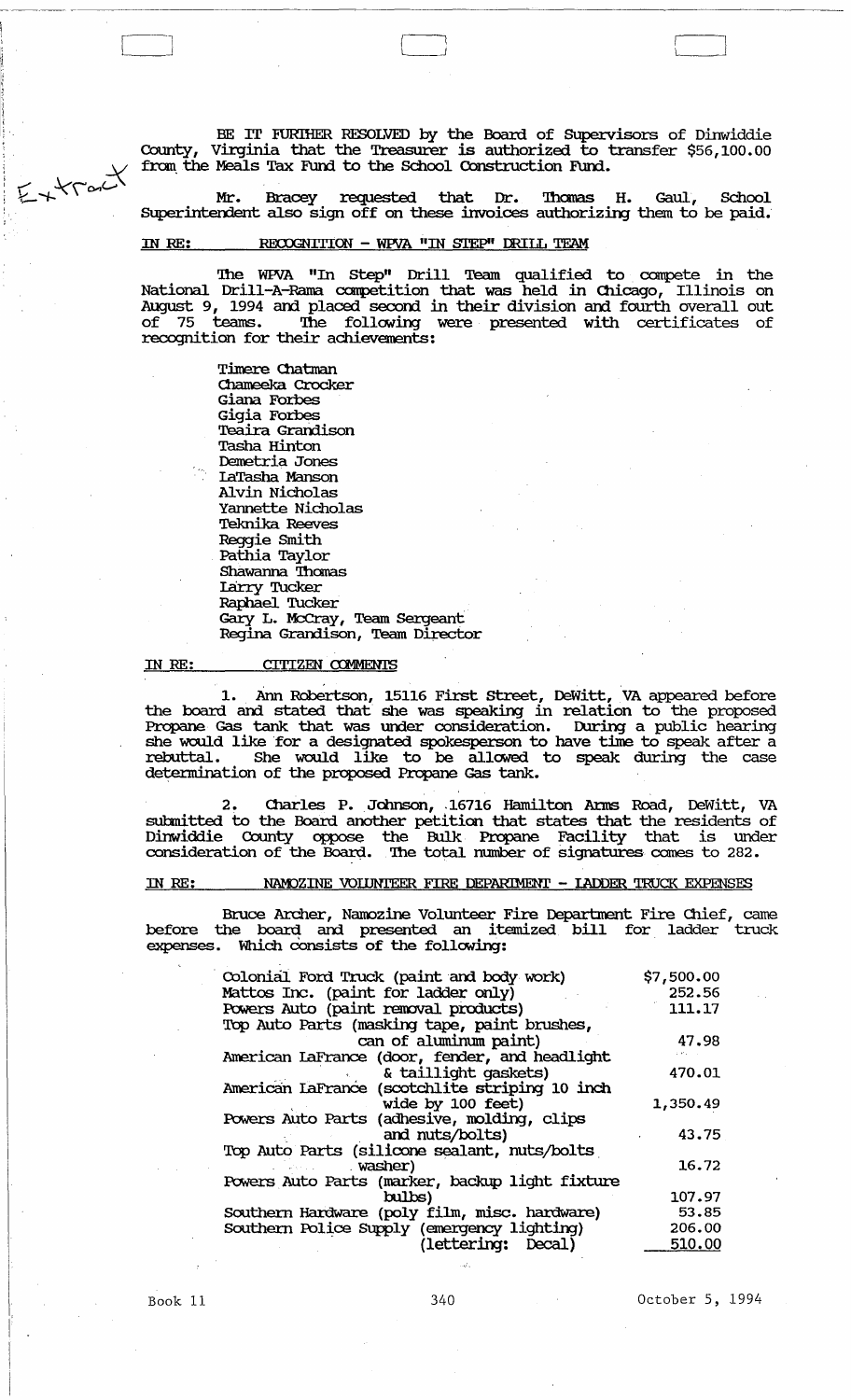### \$10,670.50

Mr. Archer advised that the unit is a finished product. There man hours to get the job accomplished. The hours were not only were 500 man hours to get the job accomplished. The hours were not only donated by members of the fire department but by citizens of the county. Specifically, Mr. Doughty, one of the nenibers fathers, painted the ladder on the truck on a Saturday afternoon. Mr. Archer stated that there will be a training day on October 15, 1994 at the Namozine Volunteer Fire Department for other fire departments to learn how to use the ladder truck. Then there will be an association meeting on October 12, 1994 for the fire departments to get together and discuss how the truck will respond to incidents in the county. Such as, will the truck automatically respond or will it be called upon by the Fire Chief by the different stations as needed. Also times will be set for the truck to be taken to each individual fire station so that the members can get hands on training. Mr. Archer would like to station the truck at Namozine Volunteer Fire Deparboont but it would be available for the entire county.

Mr. Archer has paid same of these bills out of the Departments account and some of them have not been paid. He will submit the invoices for the boards record.

Upon motion of Mr. Clay, secomed by Mr. Bracey, Mr. Moody, Mr. Clay, Mr. Bracey, Mr. Haraway, Mrs. Everett votirg "aye",

BE IT RESOLVED by the Board of Supervisors of Dinwiddie County, virginia, that \$10,000.00 be appropriated from the General Fund for the expenses to repair and refurbish the ladder truck for the Namozine Volunteer Fire Department as presented.

# IN RE: PUBLIC HEARING - RA-94-1 - FRANK ZAPULIA, JR.

'Ibis beirg the tine ani place as advertised in the Progress Index Newspaper on September 21, 1994 and September 28, 1994, for the Board of Supervisors to conduct a public hearing to consider the request of Frank Zapulla, Jr. to obtain pennission to cperate a video arcade per Section  $22 - 185(27)$  of the Dinwiddie County Zoning Ordinance.

Mr. Wayne Knox, Director of Plarming, advised the Board. that the property is located at 25227 Harwell Drive, unit #5, on Tax Parcel No. 2IB-(6)-4-32 in the Rahoic Magisterial District. Mr. Zapulla wishes to operate approximately twenty-five (25) video game machines, subject to any requirements of the Building Official and Fire Official. The proposed operating hours are Sunday through Thursday, 11:00 a.m. to 10:00 p.m and Friday-Saturday from 11:00 a.m. to 12 midnight. This will be a non-smoking facility. Security will be provided by the on-site managers, Mr. Frank Petet or Mrs. Nuala Petet.

Line 27 of Section 22-185 of the Zoning Ordinance pennits "public billiard parlors and poolrooms, bowling alleys, dance halls and similar forms of public amusement" in the B-2 zoning district subject to a public hearing by the Board of Supervisors. Since the term "public hearing" is also mentioned in line 27, the nonnal public hearing process delineated in Section 15.1-431 of the Code of Virginia was initiated. '!he Zoning Administrator has detennined, after consultation with the County Attorney as required in Section 15.1-491 of the Code of Virginia, that a video arcade can be considered "similar forms of public amusement".

This request is not a conditional use permit application, although the process for approval is essentially the same. staff has made note of this procedural "anomaly", and will make recommendations for amendment to the Zoning Ordinance in conjunction with other revisions to the Ordinance as a result of the new Comprehensive Plan.

#### STAFF RECOMMENDATION:

In order to ensure compliance with Virginia Code Section 15.1-491(g), it is stated that the public purpose for which this Resolution is initiated is to fulfill the requirements of public necessity, *corwenience,* general welfare ani good. zoning practice.

 $\sim$   $-$ 

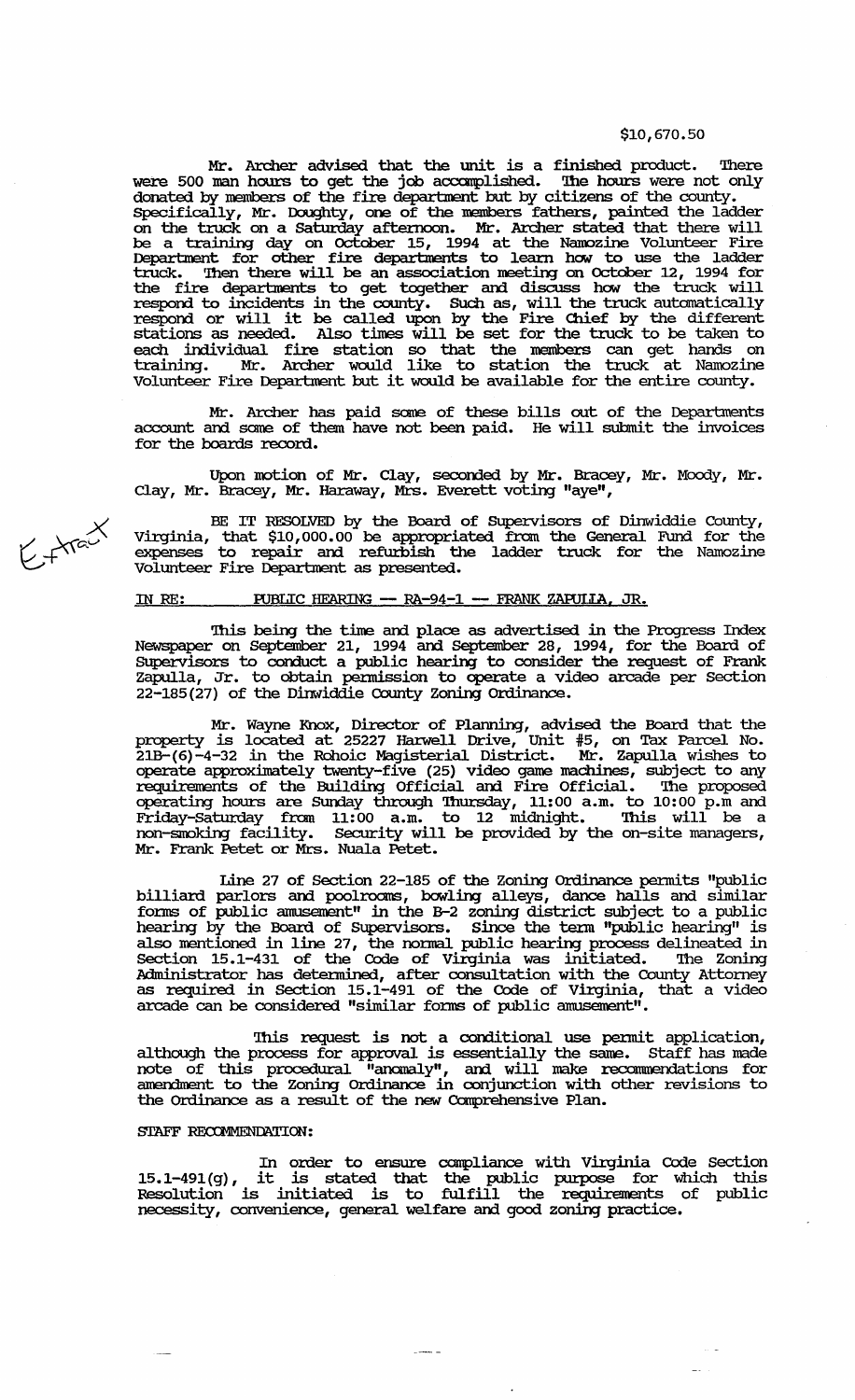The Planning Commission on September 14, 1994, voted unanimously to recommend RA-94-1 to the Board of Supervisors for approval with the following hours of operation:

 $\begin{array}{ccc} \hline \end{array}$ 

Monday thru Thursday Friday thru Saturday Sunday

 $\left\{ \sigma_{\rm{eff}}\right\}$ 

11:00 a.m. to 10:00 p.m. 11:00 a.m. to 12:00 Midnight 12:00 Noon to 10:00 p.m.

stated. staff concurs with the Planning Commission's recommendation as

Mrs. Everett asked was the parking issue addressed at the Planning Commission meeting? Mr. Knox stated that the Commission felt that there would be adequate parking due to the fact that the other businesses in the shopping center hours are from 9:00 A.M. to 5:00 P.M.

Mr. Frank Zapulla, the applicant was not present but Mr. Frank Petet and Mrs. Nuala Petet, the on-site managers were.

Nuala Petet appeared before the Board and stated that they would like to have a family type video arcade.

Mrs. Everett wanted to know how many people would be allowed to. be in the building during operation. Mrs. Petet stated that she was not sure yet because they would have to go and get all the appropriate inspections done prior to opening.

Mr. Bracey stated that he was very concerned about the parking issue.. He said that there was not very much parking available.

Mrs. Petet stated- that she thought that there would be adequate parking because they are expecting most of their clients to come in after all the other shops business hours.

Mr. Haraway asked what age group are they looking to draw for business. Mrs. Petet stated that they are generally looking for teenagers and some adults.

This being a public hearing, the Chairman opened the floor for public comment: No one appeared to speak.

Upon motion of Mr. Bracey, seconded by Mr. Haraway, Mr. Moody, Mr. Clay, Mr. Bracey, Mr. Haraway, Mrs. Everett voting "aye",

BE IT RESOLVED by the Board of SUpervisors of Dinwiddie County, Virginia, that RA-94-1, requested by Frank Zapulla, Jr., is approved with the following hours of operation: Monday thru Thursday - 11:00 a.m. to 10:00 p.m., Friday thru Saturday - 11:00 a.m. to 12:00 p.m., and Sunday -  $12:00$  Noon to  $10:00$  p.m.; and

BE IT FURIHER RESOLVED by the Board of Supervisors of Dinwiddie County, Virginia, that approval is contingent upon the applicant getting approval from the Planning Department, Building Inspector and Safety Director.

THE CHAIRMAN RECESSED THE MEETING AT 8:35 P.M. AND RECONVENED AT 8:45 P.M.

RE: CASE DETERMINATION  $-$  P-94-3  $-$  DEITA OIL

Mr. Wayne Knox, Director of Planning came before the Board and advised the Board that the applicant had a trial period of sixty days without a uniformed security service and now the Board needed to make a final decision.

During the sixty day trial period the Planning Department was to monitor any complaints about the facility. Mr. Knox stated that there were a few complaints from a couple of citizens. The complaints ranged from trash being discarded in citizens yards to trucks striking citizens' fences and mailboxes.

Mrs. Everett aSked if there were any residents of that area that would like to comment.

Extract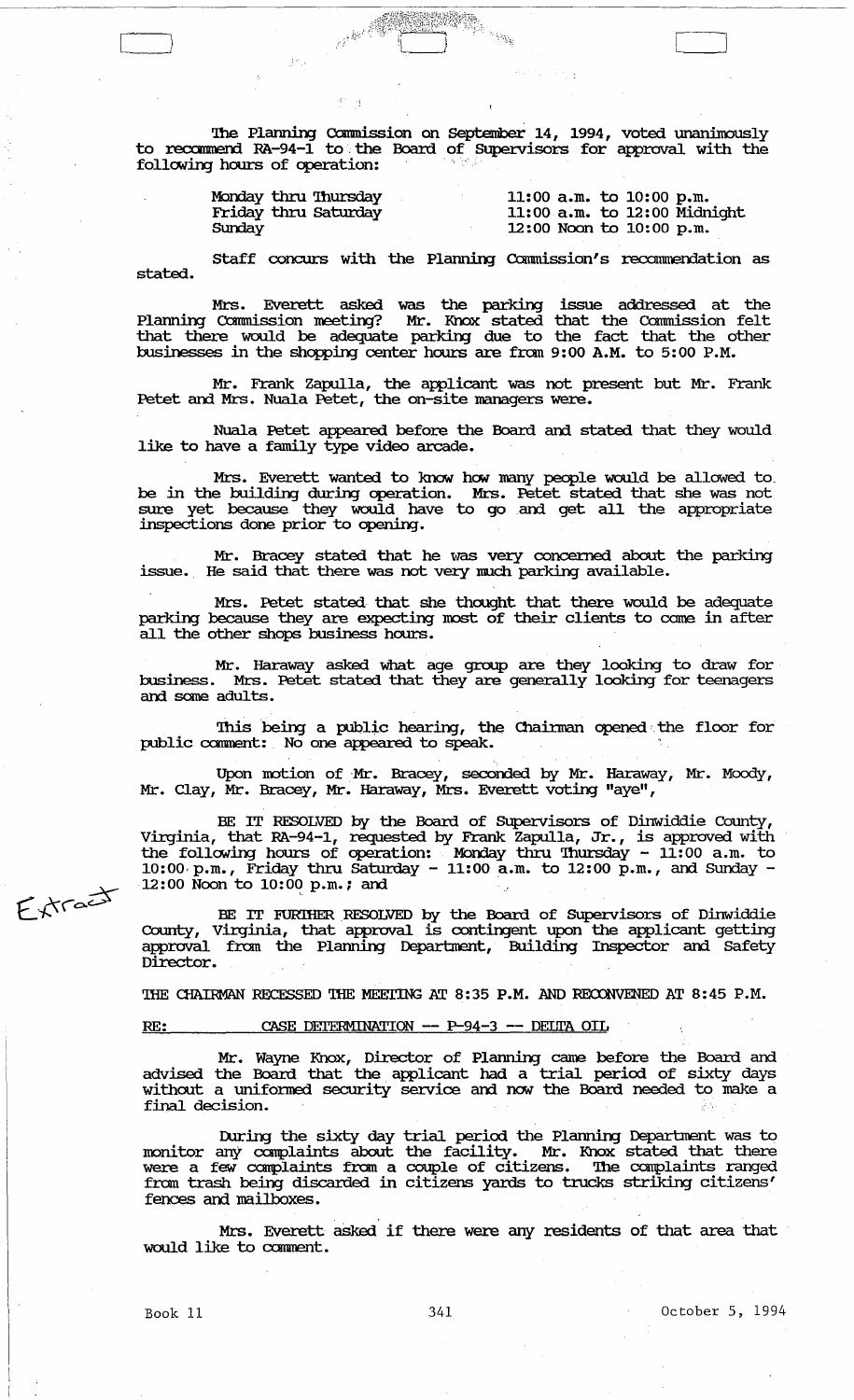Two citizens in the audience did not come before the board but remained in their seats and expressed some concern about the signs for the truck drivers. They believed that there needed to be more signs within<br>the truck drivers sight because they were making wrong turns and going down streets that were not meant for trucks.

2904 St. Conrad, Regis Drive, Richmond, appeared Robert representing Delta Oil Company and stated that there were some complaints<br>reported to the Planning Department, but Delta Oil had not received any.<br>He did not believe uniformed security officers over non-uniformed security officers would make a difference as to the type of complaints the Planning Department received. Delta Oil is currently using on-sight security, they<br>have security checklists that are filled out every shift, fence<br>maintenance and trash removal are also ongoing procedures.

Upon motion of Mr. Bracey, seconded by Mr. Clay, Mr. Moody, Mr. Clay, Mr. Bracey, Mr. Haraway, Mrs. Everett voting "aye",

BE IT RESOLVED by the Board of Supervisors of Dinwiddie County, Virginia, that P-94-3, requested by Delta Oil to amend Delta Oil Company's virginia, that F-34-3, requested by being off to amend being off Company's conditional zoning, approved by the Board of Supervisors on December 2, 1992, located in the Rohoic Magisterial District, on Tax Parcel 21-B(3) Blo

No ingress or egress will be allowed from this property to Current traffic patterns for the Exxon Service Center will Ford Avenue. be maintained.

An eight (8) foot solid wood fence will be erected on a four  $2.$ (4) foot high berm along all property lines except that line that runs along Interstate 85. Between the fence and the property line, trees and shrubbery will be planted per the sketch submitted to constitute a sight and sound buffer between the parking area and the adjacent residential uses.

3. No more signage will be allowed on this rezoned parcel.

 $4.$ All lighting will be directed to the inside of the rezoned parcel.

A Site plan will be submitted to the Planning Office to 5. include a storm water management plan.

6. All parking surfaces will be paved with either asphalt or concrete to eliminate dust and dirt issues.

A uniformed security service will make hourly inspections 7. from dusk to dawn and report any violations to the respective enforcement agencies.

8. Parking will be allowed as shown on the sketch with the removal of the spaces shown perpendicular to Ford Avenue. A cul-de-sac will be constructed in that area with the turning radius to be built according to VDOT stand foot buffer provided between Ford Avenue and the closest paved point of the cul-de-sac; and

BE IT FURTHER RESOLVED by the Board of Supervisors of Dinwiddie County, Virginia, that the following proffers as presented by the applicant are approved:

1. The applicant shall provide to the Planning Departmant copies<br>of any incident reports related to the truck parking area generated by a bonafide law enforcement agency.

2. A logbook will be kept by employees delineating inspection<br>times and conditions of the truck parking area. This logbook shall be<br>open for inspection by the Planning Department as needed.

The applicant will attempt a sixty (60) day trial period з. without a uniformed security service. The applicant understands

 $\frac{1}{2} \frac{1}{2} \frac{1}{2} \frac{1}{2} \frac{1}{2} \frac{1}{2} \frac{1}{2} \frac{1}{2} \frac{1}{2} \frac{1}{2} \frac{1}{2} \frac{1}{2} \frac{1}{2} \frac{1}{2} \frac{1}{2} \frac{1}{2} \frac{1}{2} \frac{1}{2} \frac{1}{2} \frac{1}{2} \frac{1}{2} \frac{1}{2} \frac{1}{2} \frac{1}{2} \frac{1}{2} \frac{1}{2} \frac{1}{2} \frac{1}{2} \frac{1}{2} \frac{1}{2} \frac{1}{2} \frac{$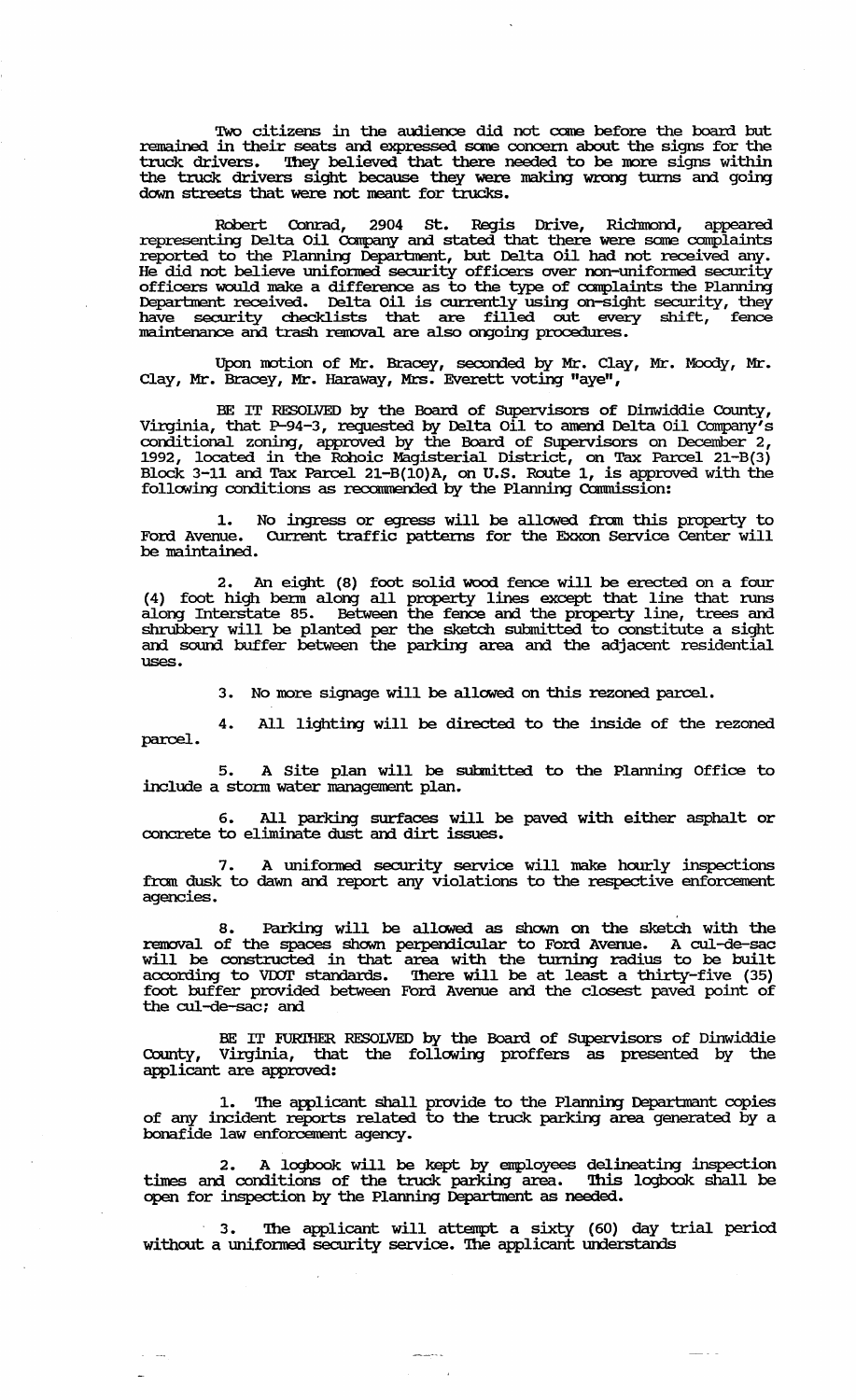that reinstatement of the uniformed security service may occur in the event of unresolved problems relating to the expanded truck parking; and

BE IT FURIHER RESOLVED by the Board of Supervisors of Dinwiddie County, Virginia, that the sixty day trial period proffered by the applicant as Item 3 has been completed and a non-uniformed security service is approved.

## IN RE: CASE DETERMINATION -- C-94-7 -- PARKER OIL

I ; . ~ .t  $,$ 

Extract

Parker Oil Company has requested a conditional use permit to construct and operate a 30,000 gallon liquid petroleum gas (LPG) storage tank on Hamilton Anns Road in DeWitt, Virginia. Mrs. Everett stated that the public hearing for this matter was held on September 21, 1994 and at that time the Board requested additional information and asked that a decision be delayed until this meeting. The Board wanted to hear from David W. Nichols, Public Safety Director, additional infonnation fram the applicant and the opposition.

Mr. David Nichols appeared before the Board and asked if they had any questions. Mr. Bracey wanted to know if the County was capable of any questions. Mr. Bracey wanted to know if the county was capable of<br>handling an accident if it arose. Mr. Nichols stated that yes, with proper training and an adequate supply of water the County could handle an accident if it arose. Water is required if there is a fire or a leak.

Mr. Bracey asked where would the facility get the necessary water if there were to be an accident. Mr. Nichols stated that he was infonned by Mr. Sammy Gee of Parker Oil that the water would come from a rock quany on the property of Mr. Faulcon.

Mrs. Everett questioned how would an evacuation occur if there was no one on the site maintaining the tank. Mr. Nichols stated that the gas has an odor and could be detected that way or by the hissing sound of the tank if there was a hole.

Mr. Steve Ward, from Gardner Marsh Gas Equipment Company, appeared before the Board and stated that this company builds these type of facilities and transporters. He has twenty three years experience with propane. He stated that the facility has two safety overrides to assure that no leak will occur and the facility will be fenced and locked when no one is on the premises.

Mrs. Everett asked if anyone would like to comment:

The following people spoke in opposition of the facility:

- 1. Don Peters 17410 Gatewood Road, DeWitt
- 2. Cllarles P. Jalmsan 16716 Hamilton Anns Road, DeWitt
- 3. Ronald Johnson 16174 Hamilton Anms Road, DeWitt

No one spoke in favor of the facility.

Mr. Sammy Gee, Parker Oil Company appeared and stated that there are specific guidelines that have to be met.

IJ.oyd Boisseau, the applicant appeared before the Board and stated that he had spoken with Mr. Faulcon, the gentlemen who owns the rock quarry, and he gave verbal permission for the rock quarry to be used as a source of water in the event that there is an accident. He advised the Board that he would get Mr. Faulcon's permission in writing.

Mr. Bracey asked if Parker Oil Company had considered an alternate site. Mr. Sammy Gee of Parker Oil Company stated that they had not cxmsidered an alternate site. Mr. Bracey feels that since there is so nuch opposition maybe Parker Oil Company should consider an alternate site.

Mrs. Everett is not sure how she feels about the issue. She respects the concerns of the citizens and she also sees the need for this type of facility. She still has not made up her mind completely, she has been wrestling with the idea for quite some time.

Book 11 342 October 5, 1994

 $\begin{bmatrix} \phantom{-} \end{bmatrix}$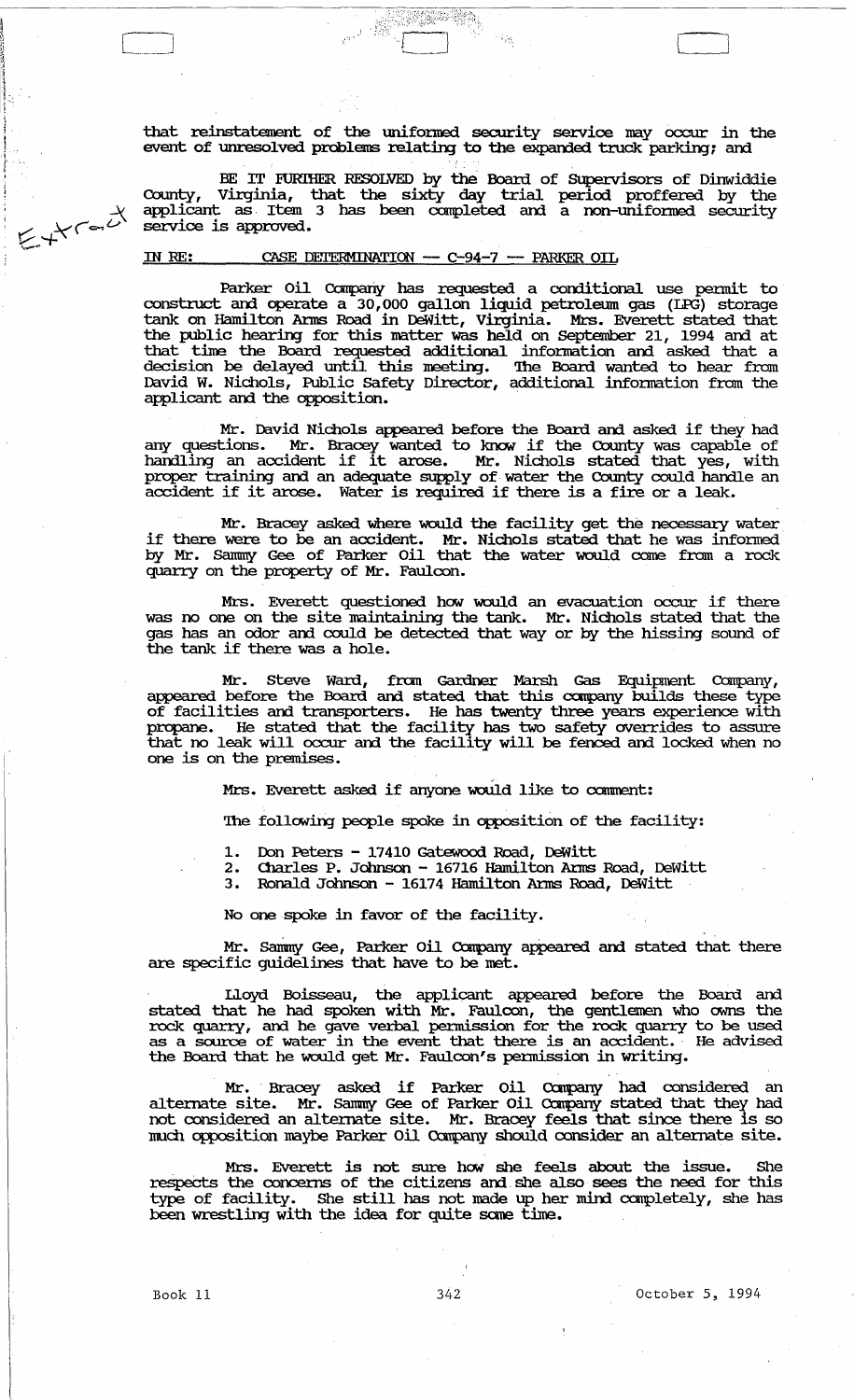Mr. Moody has listened to the citizens concerns at both meetings and also has listened to the rebuttals to the concerns. He feels that it would be a safe operation. He understands that there are dangers involved but he feels that there are a lot of safe guards in place to prevent accidents.

Mr. Haraway agrees with Mr. Moody. He has two 1,000 tanks within one third of a mile of his house. He feels that with the pennission of Mr. Faulcon to use his rock quany this should be a safe operation.

Mr. Clay has looked at the site and the water situation several times and feels that this should be a safe facility. He spoke with Mr. Faulcon the day before and Mr. Faulcon stated that he did not have a problem with supplying the water.

Mrs. Everett feels that there should be an agreement signed by Mr. Faulcon stating that he does not mind his rock quarry being used for this purpose.

Upon motion of Mr. Haraway, seconded by Mr. Moody, Mr. Bracey voting "nay", Mr. Moody, Mr. Clay, Mr. Haraway, Mrs. Everett voting "aye", the motion is passed with four "aye" and one "nay",

BE IT RESOLVED by the Board of SUpervisors of Dinwiddie County, Virginia, that C-94-7, requested by Parker Oil to "construct and operate" a 30,000 gallon liquid petrolium gas (L'EG) storage tank on Hamilton Anns a so, oo gallon ingala peakoriam gas (iio) soonage can

1. Before any construction can begin, a site plan prepared by an engineer must be submitted to the Planning Department for approval. This site plan shall include a grading plan showing the current topography and the finished site at two foot contours. A containment wall shall be included in the area of the concrete pad utilized for loading and unloading of vehicles.

2. An erosion and sediment control plan for all land disturbing activities must be submitted and approved by the Planning Department prior to issuance of applicable building pennits. '!his shall include controls during the construction phase and field cparation phases of the facility.

3. A copy of all applicable state and federal pennits must be on file with the Planning Department before a Certificate of Occupancy will be issued.

4. '!he entire facility shall be enclosed with at least an eight-foot, three barbed wire cyclone type fence with the barbed wire stram facirg outward. In addition, the fence gate shall be located at butant fact by calculate in database, and shall be locked at all times.

The facility shall be constructed in accordance with all National Fire Prevention Association, Pamphlet #58 Standards, with all applicable setbacks and provisions.

6. Training for local volunteer firefighters shall' be provided by the owner of the facility prior to issuance of the Certificate of Occupancy for the facility; and

BE IT FURTHER RESOLVED by the Board of Supervisors of Dinwiddie County, Virginia, that approval is contingent upon Mr. Faulcon signing a  $\sim$   $\sim$  letter stating that he gives the applicant permission to use his rock  $\mathbb{C} \mathbb{C}^{\mathbb{C}}$  quarry in case of fire.

#### RE: WEST PETERSBURG PROJECT

Mr. Wayne Knox, Director of Planning, appeared before the Board and requested that the Board give approval to award the contract for the road construction in West Petersburg in the amount of \$298,800 to castle Heights Construction. '!he bid has already been awarded to this Contractor but Mr. Knox would like it to be subject to the approval of the County attorney. Once the attorney reviews and approves this contract Mr. Knox would be able to give written notice that the work can proceed.

 $\cdot$  .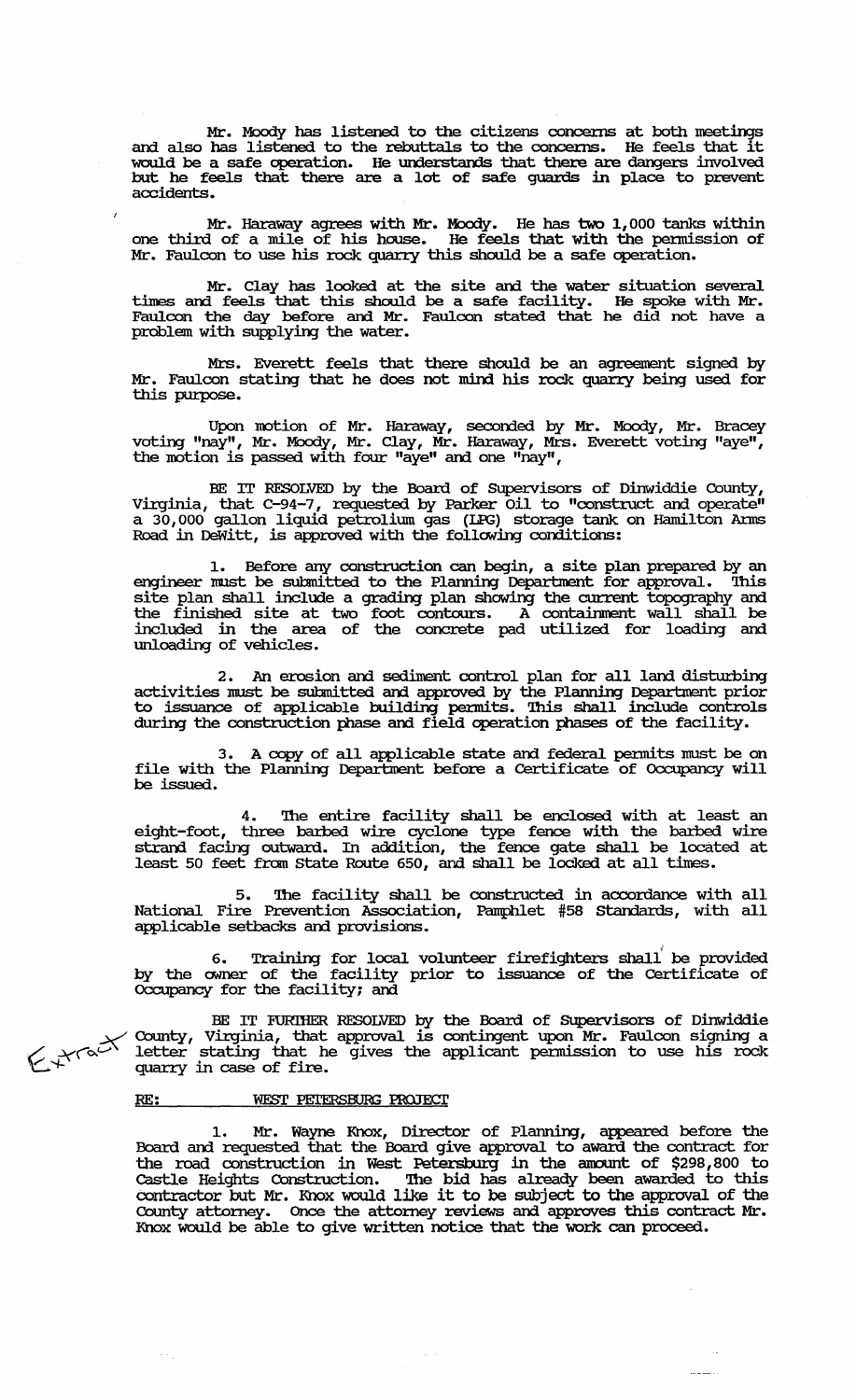The money will be coming from CDBG, Community Development Block Grant, in the amount of \$1,250,000.

Upon motion of Mr. Moody, seconded by Mr. Clay, Mr. Moody, Mr. Clay, Mr. Bracey, Mr. Haraway, Mrs. Everett votirg "aye",

BE IT RESOLVED by the Board of SUpervisors of Dinwiddie County,  $V$ irginia, that Castle Heights Construction contract is approved for road construction work in West Petersburg subject to the approval of the County Attorney.

2. Mr. Wayne Knox, Director of Planning appeared before the Board and requested authorization to proceed with the purchase of sixteen (16) sirgle family buildirgs in the 25000 block of Greensville Avenue for denolition ani clearirg of lani. An official offer has been made to the property owner, Mr. and Mrs. Francis Fenderson in the amount of \$120,000 to which they have verbally agreed. This is also a part of the \$1,250,000 grant funds referenced above.

Mrs. Everett asked if there will be new homes built on this property. Mr. Knox stated that new homes will be built once the land is Mr. Knox stated that new homes will be built once the land is cleared.

Upon motion of Mr. Haraway, seconded by Mr. Moody, Mr. Clay "nay", Mr. Moody, Mr. Bracey, Mr. Haraway, Mrs. Everett votirg "aye", the notion is passed with four "aye" and one "nay",

BE IT RESOLVED by the Board of SUpervisors of Dinwiddie County, Virginia, that sixteen properties be purchased fran Mr. ani Mrs. Francis Fenderson in the amount of \$120,000 out of the Community Development Block Grant.

#### COUNTY ADMINISTRATOR COMMENTS TIl RE:

1. Mr. Burgess presented to the Board a copy of a letter fram Dulaney S. Nickerson, who represents the Sexual Assault Outreach Program. She is requesting the Boards adoption of the Proclamation declaring October Sexual Assault Awareness month.

Upon motion of Mr. Clay, seconded by Mr. Moody, Mr. Moody, Mr. Clay, Mr. Bracey, Mr. Haraway, Mrs. Everett voting "aye", the Proclamation declaring October Sexual Assault Awareness month is adopted.

### IN RE: EXPANSION OF WATER TANK SIZE

Mr. Olarles W. Burgess, Jr., County Administrator presented to the Board a copy of a letter fran Jack Eubank, Executive Director of the Dinwiddie County Water Authority. Mr. Eubank is. seeking support of the Board to expand the scope of the water and sewage project to which will serve the Virginia Motorsports and Picture Lake area. The water tank size would increase fran a 250,000 gallon tank to a 500,000 gallon tank, to increase the water and sewer lines sizes and increase the pump station capacity.

Upon motion of Mr. Bracey, seconded by Mr. Clay, Mr. Moody, Mr. Clay, Mr. Bracey, Mr. Haraway, Mrs. Everett voting "aye", the expansion of the water ani sewage project to the Virginia Motor Sports ani picture lake area is approved.

#### IN RE: FINANCIAL ADVISORY CONSULTANT

Upon motion of Mr. Bracey, seconded Mr. Moody, Mr. Moody, Mr. Clay, Mr. Bracey, Mr. Haraway, Mrs. Everett voting "aye", Wheat First Butcher Singer is appointed to provide Financial Advisory Services for the County of Dinwiddie ani Mr. Olarles W. Burgess, Jr., County Administrator, is approved. to proceed with contract negotiations with Wheat First Butcher singer and report back to the Board with an offer.

#### IN RE; ROSITION AVAILABLE FOR ROHOIC WASTE DISPOSAL SITE

Extract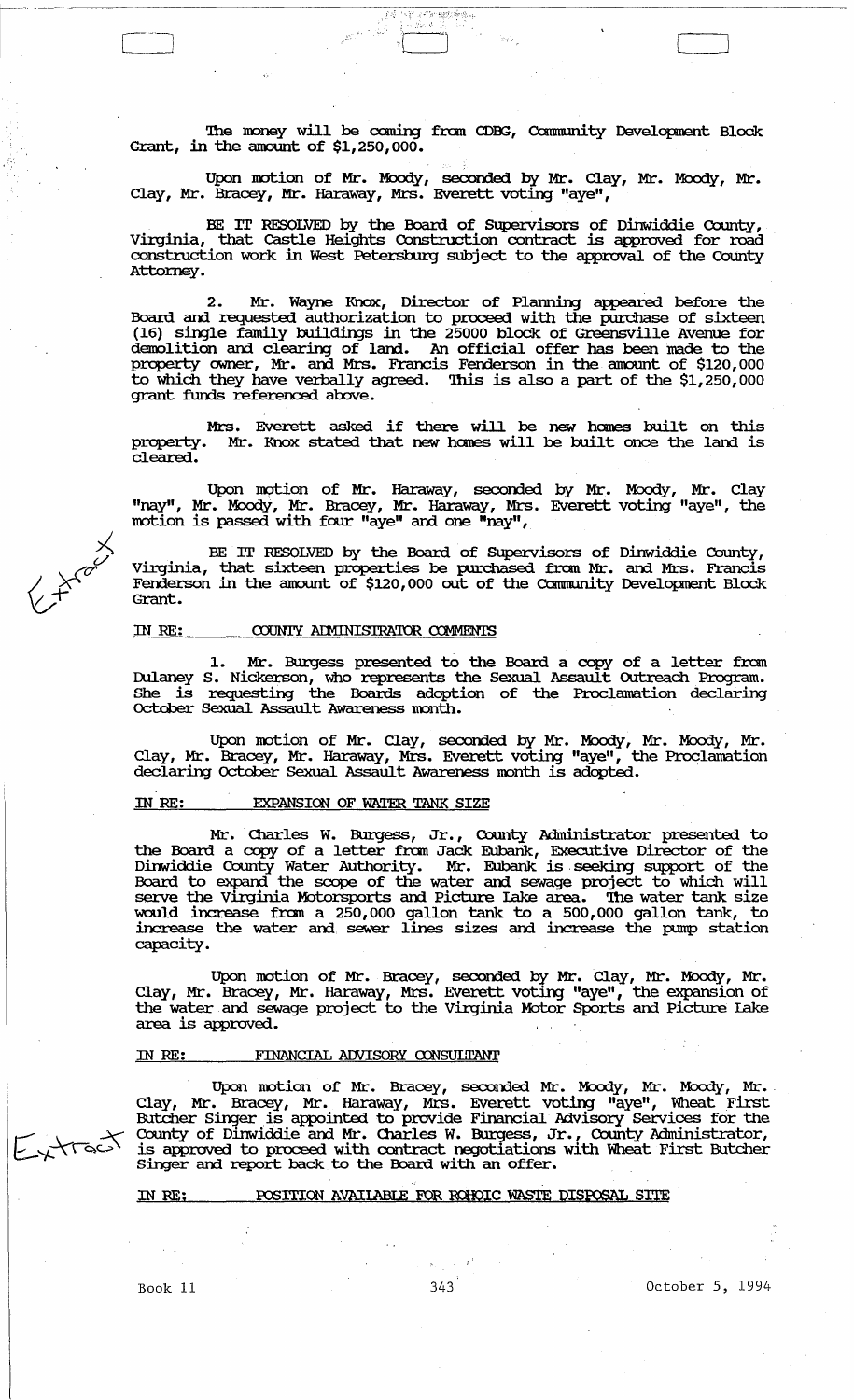Upon motion of Mr. Bracey, seconded by Mr. Moody, Mr. Moody, Mr. Clay, Mr. Bracey, Mr. Haraway, Mrs. Everett voting "aye", part-time personnel can be hired to man the Rohoic waste disposal site.

# IN RE: HIRE PAID EMERGENCY MEDICAL PERSONNEL

Upon motion of Mr. Bracey, seconded by Mr. Haraway, Mr. Moody, Mr. Clay, Mr. Bracey, Mr. Haraway, Mrs. Everett voting "aye", the following individuals were hired as paid Emergency Medical Service personnel:

| <b>Richard Alley</b> | Cardiac Technician    |
|----------------------|-----------------------|
| Joel Dodson          | Cardiac Technician    |
| Norman Fones         | Cardiac Technician    |
| John Fugman          | <b>FMT</b>            |
| Delbert Garret       | Cardiac Technician    |
| Julia Lee            | Cardiac Technician    |
| Mary Parker          | Paramedic             |
| James Preston        | Paramedic - Full Time |
| Dawn Titmus          | Paramedic - Full Time |
|                      |                       |

Charles W. Burgess, Jr., County Administrator, stated that there were still a few people under consideration for employment.

### IN RE: **IETTER TO VARIOUS EMS STATIONS**

Upon motion of Mr. Bracey, seconded by Mr. Haraway, Mr. Moody, Mr. Clay, Mr. Bracey, Mr. Haraway, Mrs. Everett voting "aye", a letter will be sent to the specific EMS stations that have respomed to calls within our area, thanking them for their support and cooperation, during the time that we did not have our Emergency Medical Service running.

### IN RE: BOARD MEMBER COMMENIS

1. Mrs. Everett reminded the Board and the citizens that there will be a Health Fair in the Administration Building on Thursday, October 13, 1994 from 9:00 A.M. to 4:00 P.M. She specifically wanted to remind the senior citizens to oome am get their flu shots am to bring their medicare card with them when they come.

2. Mrs. Everett infontai the Board that John P. Mellick, Jr., Dinwiddie County's fonner Anilnal Control Officer, has begun his duties at Fort pickett. He was with the County for three years am she feels that he did a womerful jab. She would like to see a plaque or a resolution of recognition for his service to the County.

### IN RE: RECOGNIZE PRINCESS POCAHANTAS

Upon motion of Mr. Bracey, seconded by Mr. Clay, Mr. Moody, Mr. Clay, Mr. Bracey, Mr. Haraway, Mrs. Everett voting "aye", Wendy Weber Ralph, Assistant County Administrator, will take care of promoting Pocahantas Recognition Festival contingent upon Mrs. Everett submitting the actual documentation describing the festival.

### IN RE: EXECUTIVE SESSION

Upon motion of Mr. Clay, seconded by Mr. Haraway, Mr. Moody, Mr. Clay, Mr. Bracey, Mr. Haraway, Mrs. Everett votirg "aye", pursuant to the Virginia Freedom of Information Act, Section 2.1-344(a) (7) Consultation with Iegal Counsel - Iandfill; the Board moved into Executive Session at 10:15 P.M., following a five minute recess. A vote having been made ani approved the meeting reconvened into Open Session at 12:05 A.M.

#### IN RE: CERTIFICATION

 $\sim$  100  $\pm$ 

Upon motion of Mr. Clay, seconded by Mr. Moody, Mr. Moody, Mr. Clay, Mr. Bracey, Mr. Haraway, Mrs. Everett voting "aye", the following resolution was adopted:

WHEREAS, the Board of Supervisors of Dinwiddie County convened an executive meeting on this date pursuant to an affinnative recorded vote

 $\alpha$  ,  $\alpha$  , and  $\alpha$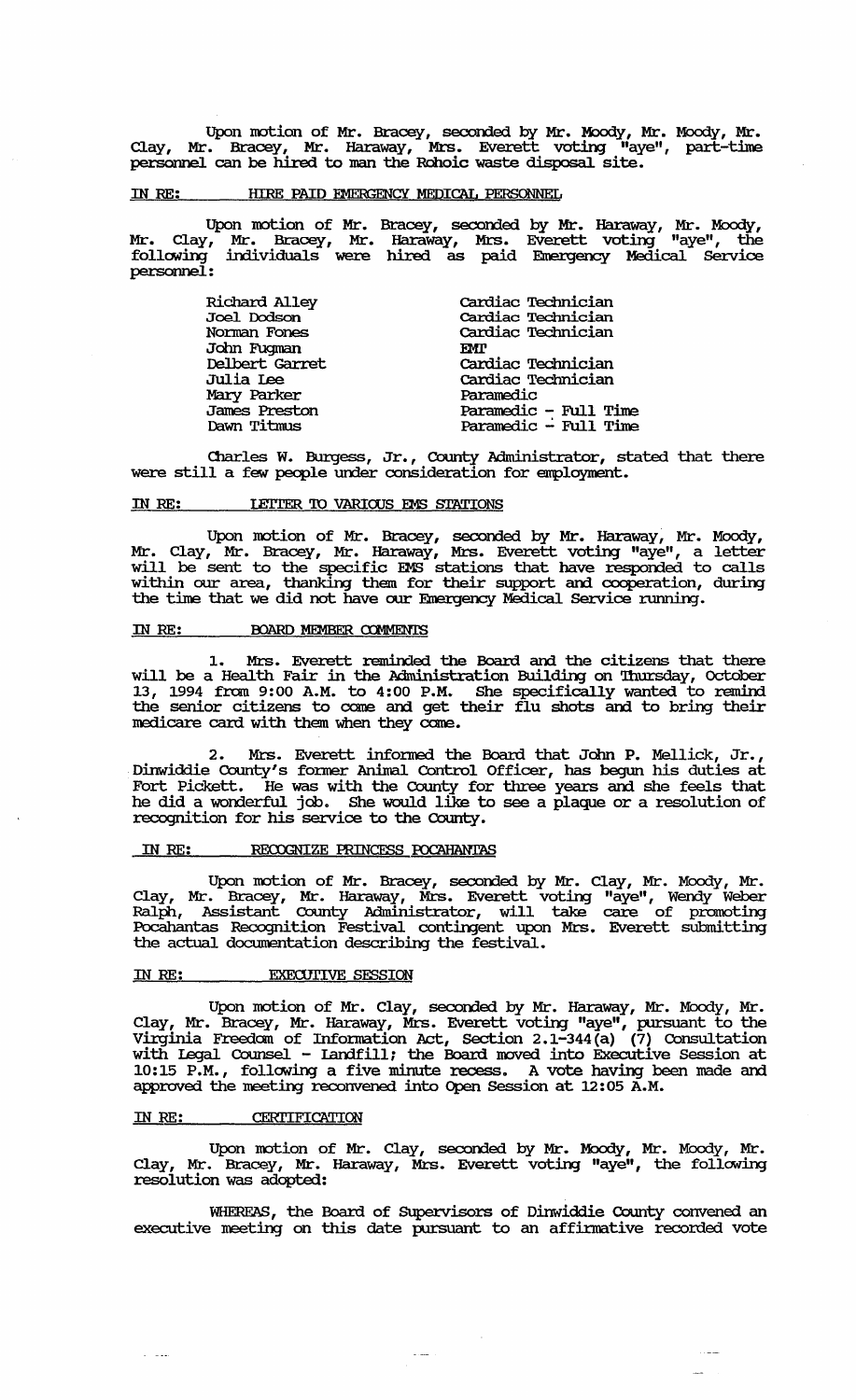and in accordance with the provisions of the Virginia Freedom of Information Act; and

WHEREAS, Section 2.1-344.1 of the Code of Virginia requires a certification by the Board of Supervisors of Dirwiddie County, that such Executive meeting and conducted in conformity with the Virginia law;

NOW THEREFORE BE IT RESOLVED that the Board of Supervisors of<br>Dinwiddie County, Virginia, hereby certifies that, to the best of each<br>member's knowledge, (1) only public business matters lawfully excepted<br>from open meeting convening the executive meeting were heard, discussed or considered by the Board of Supervisors of Dinwiddie County, Virginia.

#### AUIHORIZATION TO TAKE STEPS NECESSARY TO HANDLE IN RE: **COUNTY'S WASTE STREAM**

Upon motion of Mr. Bracey, seconded by Mr. Clay, Mr. Moody, Mr. Clay, Mr. Bracey, Mr. Haraway, Mrs. Everett voting "aye", the following resolution was adopted:

WHEREAS, Virginia Bio-Fuels has advised the County effective<br>October 4, 1994, they will no longer be able to operate the County's co-composting facility and materials recovery facility; and

WHEREAS, the County must now take action to insure that the County's waste situation will continue to be processed and properly disposed of, i.e., hiring personnel, contracting with hauling companies and securing the County's property; and

NOW THEREFORE BE IT RESOLVED, by the Board of Supervisors of<br>Dinwiddie County, Virginia that the County Attorney, County Administrator,<br>Director of Waste Management and Assistant County Administrator are hereby<br>authorized reviewed and determined.

# $\begin{tabular}{ll} \multicolumn{2}{l}{{\bf A}\textit{JIH} \textit{ORIZATION}} & \multicolumn{2}{l}{\bf TO} & \multicolumn{2}{l}{\bf SOILCIT} & \multicolumn{2}{l}{\bf PROPOSAIS} & \multicolumn{2}{l}{\bf TO} & \multicolumn{2}{l}{\bf EVALUATE} \\ \multicolumn{2}{l}{\bf OPERAITON} & \multicolumn{2}{l}{\bf OF} & \multicolumn{2}{l}{\bf CO-COMPOSTING} & \multicolumn{2}{l}{\bf FACILITY} \\ \multicolumn{2}{l}{\bf OPERAITON} & \multicolumn{2}{l}{\bf OF} & \multicolumn{$ **IN RE:**

Upon motion of Mr. Moody, seconded by Mr. Bracey, Mr. Moody, Mr.<br>Clay, Mr. Bracey, Mr. Haraway, Mrs. Everett voting "aye", the County<br>Administrator is authorized to prepare specifications and solicit proposals from qualified firms to evaluate and make recommendations to the Board on the feasibility of operating the County's co-composting facility and materials recovery facility.

#### ADJOURNMENT IN RE:

Upon motion of Mr. Clay, seconded by Mr. Moody, Mr. Moody, Mr. Clay, Mr. Bracey, Mr. Haraway, Mrs. Everett, voting "aye", the meeting adjourned at 12:10 A.M. to be continued until October 19, 1994 at 8:30 A.M. for a tour o

feellin LeeNora Everett

Chair, Board of Supervisors

**ATTEST:** Charles W. Burgess, Jr. County Administrator

 $/$ rle

 $y^2$ 

Etract

Book 11

October 5, 1994